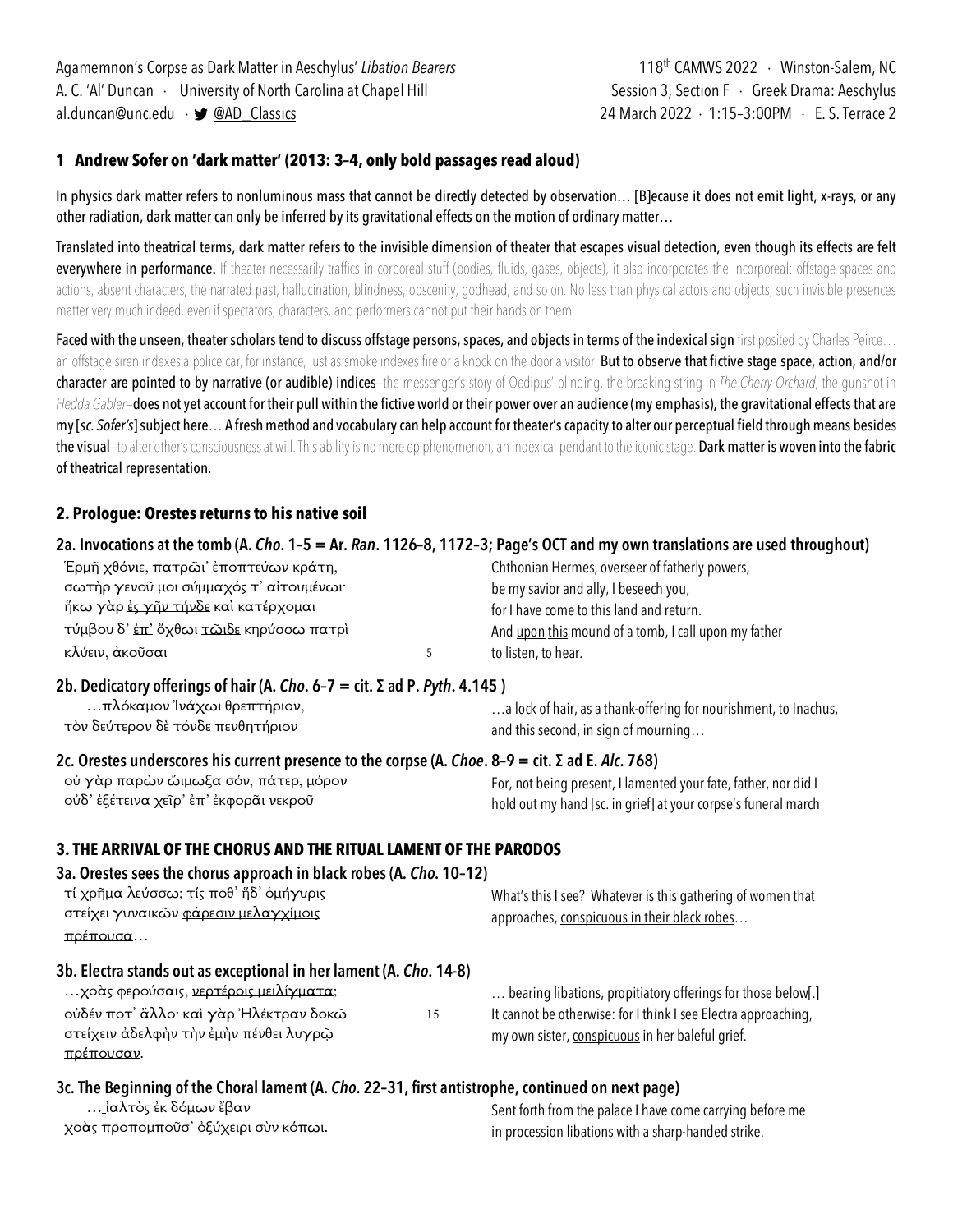Agamemnon's Corpse as Dark Matter in Aeschylus' Libation Bearers 118th CAMWS 2022 · Winston-Salem, NC A. C. 'Al' Duncan · University of North Carolina at Chapel Hill Session 3, Section F · Greek Drama: Aeschylus al.duncan@unc.edu · • @AD\_Classics 24 March 2022 · 1:15-3:00PM · E. S. Terrace 2 πρέπει παρὴις φοίνισσ' ἀμυγμοῖς ὄνυχος ἄλοκι νεοτόμωι, 25 δι' αἰῶνος δ' ἰυγμοῖσι βόσκεται κέαρ, My cheek is marked, incarnadine, from the scratches of my nail, a furrow newly-cut, but throughout my life

λινοφθόροι δ' ὑφασμάτων λακίδες ἔφλαδον ὑπ' ἄλγεσιν, πρόστερνοι στολμοὶ πέπλων ἀγελάστοις 30 ξυμφοραῖς πεπληγμένων.

my heart grazes on griefs, and the linen-consuming tears of my woven garments are repeatedly ripped on account of my pains, the garments on my breast struck with mirthless misfortunes.

# **4. EXODOS: ORESTES PRESENTS THE ENSNARING CLOTH**

# **4a. Orestes displays the bodies of his father's murderers, along with the web that ensnared Agamemnon (A.** *Cho***. 972–3; 980–986)**

ἴδεσθε χώρας τὴν διπλῆν τυραννίδα πατροκτόνους τε δωμάτων πορθήτορας... ἴδεσθε δ' αὖτε, τῶνδ' ἐπήκοοι κακῶν, 980 τὸ μηχάνημα, δεσμὸν ἀθλίωι πατρί, πέδας τε χειροῖν καὶ ποδοῖν ξυνωρίδος. ἐκτείνατ' αὐτὸ καὶ κύκλωι παρασταδὸν στέγαστρον ἀνδρὸς δείξαθ', ὡς ἴδηι πατήρ, οὐχ οὑμός, ἀλλ' ὁ πάντ' ἐποπτεύων τάδε 985 Ἥλιος… Behold the twin tyrants of the land, the killers of my father and destroyers of my house.... Behold, again, you who overhear these evils, the device, the trap for my wretched father, the shackles that coupled his hands and feet. Spread it out and, standing about it in a circle, display the man's covering, so that father may see no, not my father, but the one who oversees all these things, Helios…

#### **4b. Orestes addresses his father while calling the cloth as witness to Clytemnestra's culpability (A.** *Cho***. 1010–1015)**

| Ορ. ἔδρασεν ἢ οὐκ ἔδρασε; μαρτυρεῖ δέ μοι |      | Did she do the deed, or did she not? I call upon as my witness |
|-------------------------------------------|------|----------------------------------------------------------------|
| φᾶρος τόδ' ώς ἔβαψεν Αἰγίσθου ξίφος·      |      | this cloth, which was dyed by Aegisthus' sword.                |
| φόνου δε κηκίς ξύν χρόνωι ξυμβάλλεται     |      | A stain of blood, together with time, wears away               |
| πολλάς βαφάς φθείρουσα τοῦ ποικίλματος.   |      | the many colors and of this pattered garment.                  |
| νῦν αὐτὸν αἰνῶ, νῦν ἀποιμώζω παρών,       |      | Now I praise him, now I am present to lament him,              |
| πατροκτόνον γ' ὕφασμα προσφωνῶν τόδε·     | 1015 | as I address this father-killing web.                          |

# **FURTHER READING**

Elam, Keir. 1980. *The Semiotics of Theatre and Drama*. London: Methuen.

Garvie, A. F. 1986. *Aeschylus: Choephori*. Oxford: Clarendon Press.

Hall, Edith, and Stephe Harrop, eds. 2010. *Theorising Performance: Greek Drama, Cultural History and Critical Practice*. London: Duckworth.

Lebeck, Anne. 1971. *The Oresteia: A Study in Language and Structure*. Cambridge, Mass.: Harvard University Press.

Manley, Lawrence. 2015. "Review: Dark Matter: Invisibility in Drama, Theater, and Performance. By Andrew Sofer. *The Drama Review* 59 (4): 186–87.

Mueller, Melissa. 2016. *Objects as Actors: Props and the Poetics of Performance in Greek Tragedy*. Chicago: University of Chicago Press.

Meineck, Peter, William Michael Short, and Jennifer Devereaux, eds. 2018. *The Routledge Companion to Classics and Cognitive Theory*. New York: Routledge.

Noel, Anne-Sophie. 2018. "What Do We Actually See on Stage?" In *The Routledge Handbook of Classics and Cognitive Theory*, ed. P. Meineck et al., 297–309. New York: Routledge. Page, Denys L. 1972. *Aeschyli Septem Quae Supersunt Tragoedias*. Oxford: Clarendon.

Rehm, Rush. 2002. *The Play of Space: Spatial Transformation in Greek Tragedy*. Princeton: Princeton University Press.

Sofer, Andrew. 2003. *The Stage Life of Props*. Ann Arbor: University of Michigan Press.

———. 2012. "Spectral Readings." *Theatre Journal* 64 (3): 323–36.

———. 2013. *Dark Matter: Invisibility in Drama, Theater, and Performance*. Ann Arbor: University of Michigan Press.

States, Bert O. 1985. *Great Reckonings in Little Rooms: On the Phenomenology of Theater*. Berkeley: University of California Press.

Taplin, Oliver. 1977. *The Stagecraft of Aeschylus: The Dramatic Use of Exits and Entrances in Greek Tragedy*. Oxford: Clarendon Press.

Telò, Mario, and Melissa Mueller, eds. 2018. *The Materialities of Greek Tragedy: Objects and Affect in Aeschylus, Sophocles, and Euripides*. London: Bloomsbury.

Watson, Ariel. 2014. "Review: Dark Matter: Invisibility in Drama, Theater, and Performance by Andrew Sofer." *Modern Drama* 57 (3): 445–47.

Weiss, Naomi. 2020. "Opening Spaces: Prologic Phenomenologies of Greek Tragedy and Comedy." *Classical Antiquity* 39 (2): 330–667.

Worthen, W. B. 2014. "Review: Dark Matter: Invisibility in Drama, Theater, and Performance. By Andrew J. Sofer. Ann Arbor: University of Michigan Press, 2013; Pp. 242." *Theatre Journal* 66 (3): 495–96.